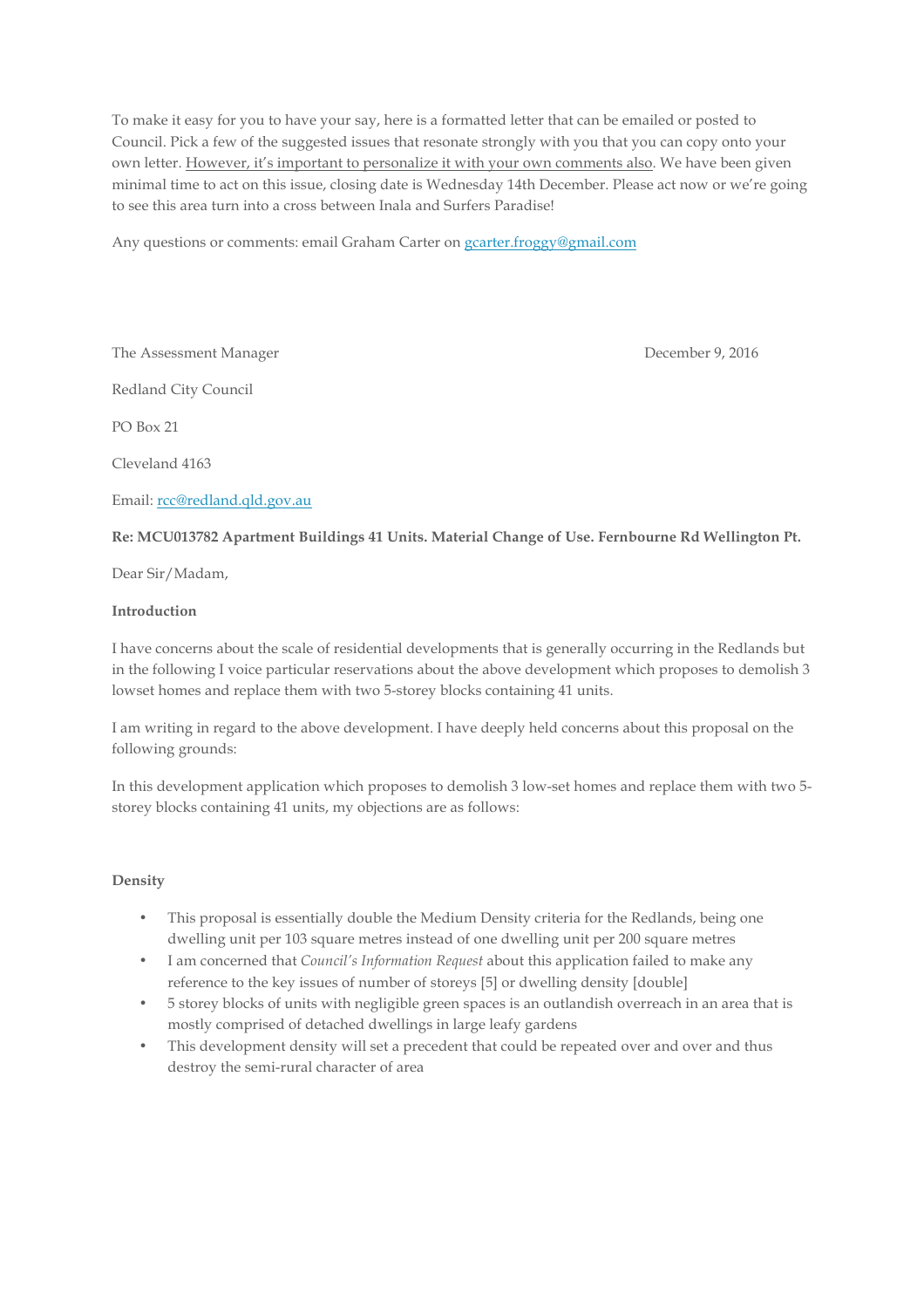# **Traffic**

- The exit into Fernbourne Road from the proposed development is only 40 metres from the blind bend and railway bridge to its south. This is a potential traffic hazard.
- I cannot agree with the Traffic assessment report, that with a development comprising mostly 3 bedroom units - which must mean car numbers totaling well over 100 - that the proposed development will have a negligible impact on traffic.
- The Traffic assessment report makes no allowance for the one existing and one near-complete townhouse complexes directly opposite the proposed development, which will impact on traffic flow and safety so close to a blind bend.
- Occupants of the existing townhouse development opposite this proposed development say they have difficulty pulling safely out of their driveway into Fernbourne Road owing to the close proximity [30 metres] of the blind corner to the south. Many additional cars exiting from new development just 10 metres away will compound this problem
- The Traffic assessment report makes no allowance for cars that will inevitably park on the street as a result of there being only 69 car-parking spaces in the development, including visitor parking.

# **Environmental**

- Most trees on the site are to be removed which shows no awareness of the Tree Protection order (1996) for the 75 year old cypress trees or the Koala habitat overlay.
- Existing 75 year old Cypress trees are being removed because "they impact on the design of building." Whereas building design should have been amended in order to keep the trees.

#### **Design**

- The proposal intends a total of 689m2 or 16.3% as communal open space. This does not achieve the requirement of providing 20% (843.8m2)
- The Apartment Building Code states the importance of "respecting existing streetscapes in established areas". Yet it's clear that visual appeal is not in keeping with the precinct.
- Development does not conform to the Apartment Building Code, which states, "should complement the character of the surrounding area."
- Proposal is out of scale: well over 100 people will soon live where 7 people live now.
- The adjacent home at No5 Fernbourne will be affected by shadow from the new development. Also the development may inhibit No 5's future potential to develop the site.

# **Streetscape:**

- The design of the 2 complexes comprises five storey slab-sided unit blocks with flat roofs, painted blockwork, corflute dividing screens, alloy window frames and pre-cast concrete balustrading. This is totally out of keeping with the present streetscape.
- The development is bity with separate one story unit plus a two story set of units tacked on to the front of the five storey block. There are only small, fragmented green areas sandwiched between the blocks and invisible from the road. All very different from the leafy, large and well cared for gardens presently there.